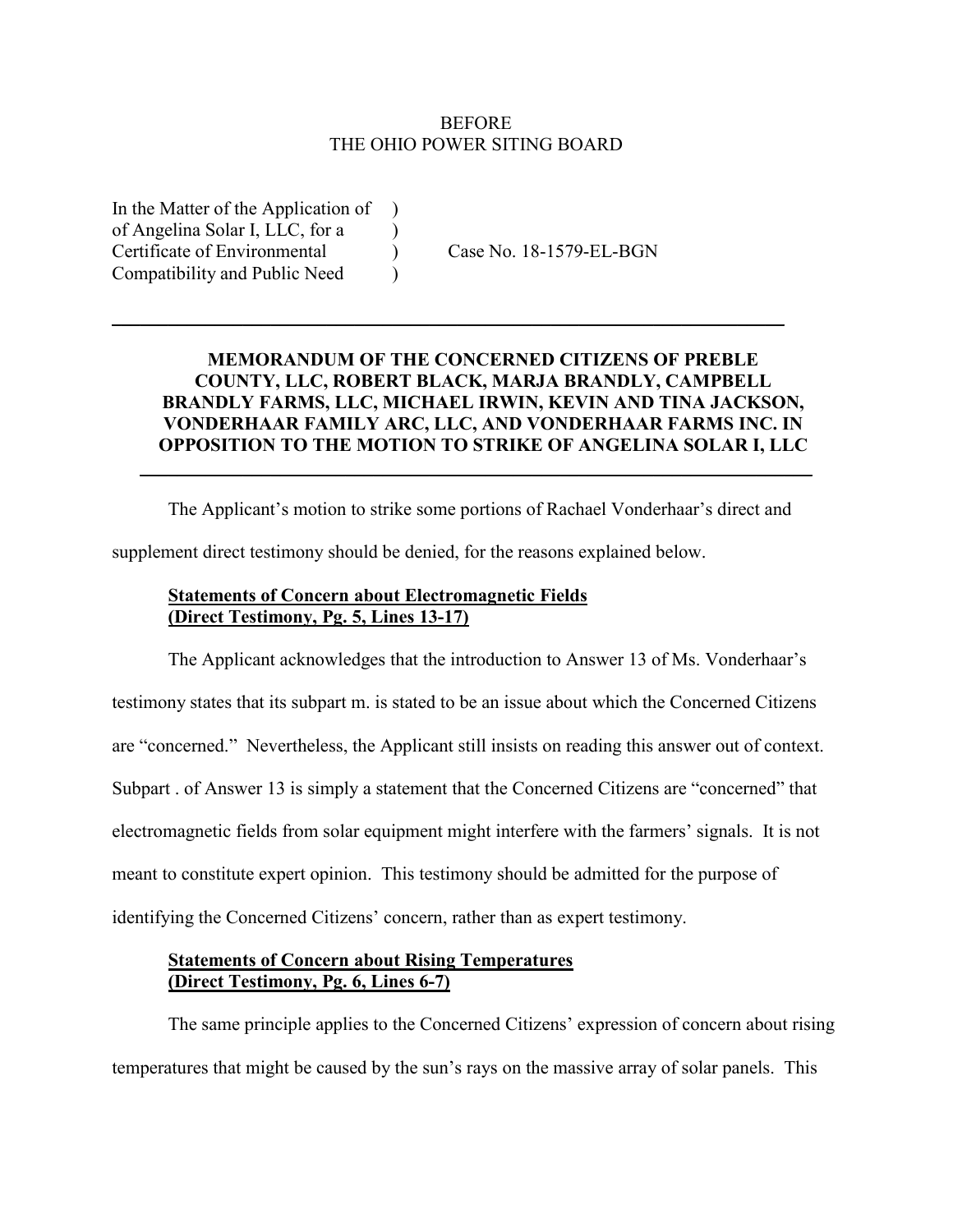testimony should be admitted for the purpose of identifying the Concerned Citizens' concern, rather than as expert testimony.

#### **PILOT Program (Direct Testimony, Pg. 12, Lines 11-18)**

Rachael Vonderhaar's statements about PILOT payments are based on information she has learned from local government officials. While that may be hearsay, hearsay is not banned in administrative proceedings such as this one. In fact, if this testimony is struck for that reason, then much of the application and the Applicant's testimony also should be struck. Notably, Applicant's witness Douglas Herling expressed analogous opinions about PILOT payments in his direct testimony, and he has no more knowledge and experience on this topic than Ms. Vonderhaar. Consequently, the Applicant's request to strike Ms. Vonderhaar's testimony on this topic is inconsistent with its own practice.

## **Statements about Emergency Services (Suppl. Direct Testimony, Pg. 4, Line 15 to Pg. 5, Line 8)**

As an informed resident of the Israel Township, Ms. Vonderhaar is familiar with the problems faced by the emergency services organizations that serve the area in which she lives. It is common knowledge that most emergency services personnel in that township are volunteers. The scarcity of funding for emergency personnel also is common knowledge in that community. Finally, she is entitled to express the opinion of the Concerned Citizens and its members that an emergency management plan should be required and that Angelina Solar should be required to pay for the services of a deputy sheriff to patrol the Project Area to prevent in increase in the area's crime.

#### **Conclusion**

For the reasons stated above, the Applicant's motion should be denied.

2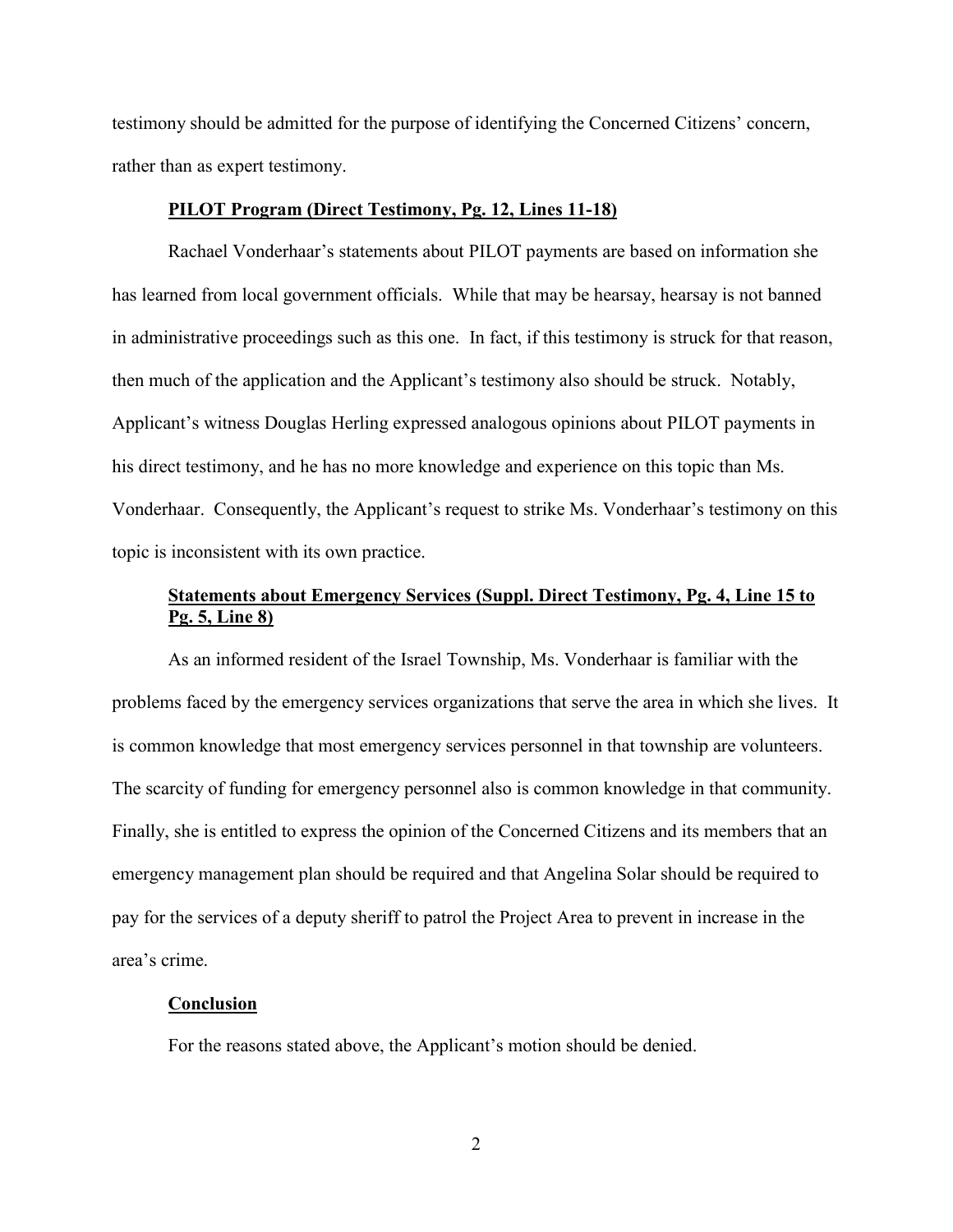Respectfully submitted,

/s/ Jack A. Van Kley\_\_\_\_\_\_ Jack A. Van Kley (0016961) Van Kley & Walker, LLC 132 Northwoods Blvd., Suite C-1 Columbus, Ohio 43235 (614) 431-8900 (telephone) (614) 431-8905 (facsimile) Email: jvankley@vankleywalker.com

Christopher A. Walker (0040696) Van Kley & Walker, LLC 137 North Main Street, Suite 316 Dayton, Ohio 45402 (937) 226-9000 (telephone) (937) 226-9002 (facsimile) Email: cwalker@vankleywalker.com

#### **CERTIFICATE OF SERVICE**

The Ohio Power Siting Board's e-filing system will electronically serve notice of the filing of this document on the parties referenced in the service list of the docket card who have electronically subscribed to this case. In addition, I hereby certify that, on July 29, 2019, a copy of the foregoing document also is being served by electronic mail on the following: Michael Settineri at mjsettineri@vorys.com, MacDonald Taylor at mwtaylor@vorys.com, Kathryn West at kwest@prebco.org, Dylan Borchers at dborchers@bricker.com, Chad Endsley at cendsley@ofbf.org, Thaddeus Boggs at tboggs@fbtlaw.com, and Jodi Barr at Jodi.barr@ohioattorneygeneral.gov.

> /s/ Jack A. Van Kley\_\_\_\_\_\_ Jack A. Van Kley